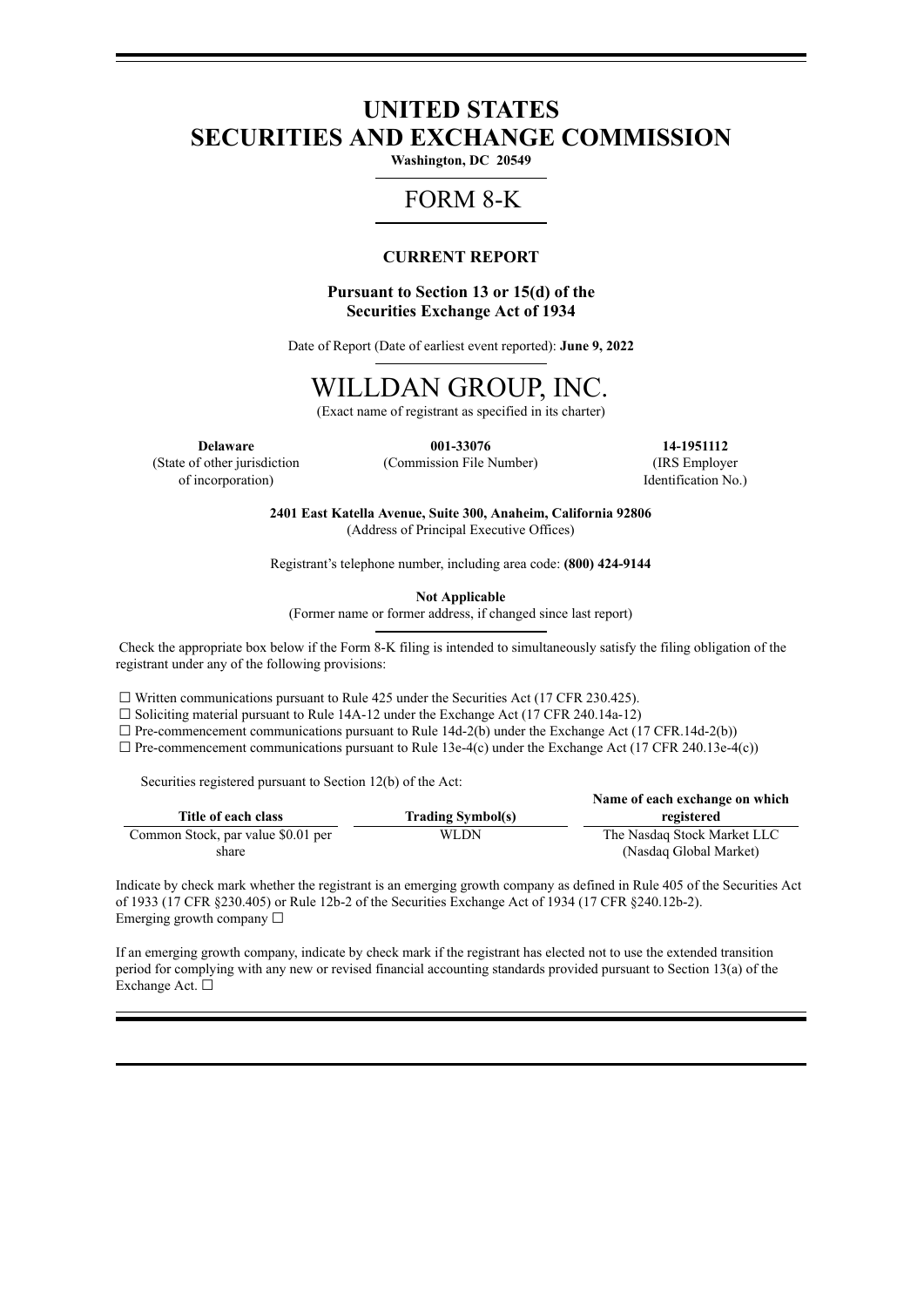# **Item 5.02. Departure of Directors or Certain Officers; Election of Directors; Appointment of Certain Officers; Compensatory Arrangements of Certain Officers.**

#### *(e) Compensatory Arrangements of Certain Of icers.*

On April 18, 2022, the Board of Directors (the "**Board**") of Willdan Group, Inc. (the "**Company**") approved amending and restating the Willdan Group, Inc. 2008 Performance Incentive Plan (the "**2008 Plan**"), subject to stockholder approval of the amendments to the 2008 Plan. As disclosed in Item 5.07 of this Form 8-K, the Company's stockholders have approved the amendments to the 2008 Plan.

Among other things, the 2008 Plan reflects amendments to (i) increase the number of shares of the Company's common stock (the "**Common Stock**") available for award grants under the 2008 Plan by 478,000 shares, so that the new aggregate share limit for the 2008 Plan is 4,144,167 shares of Common Stock (plus shares of Common Stock subject to options granted under the Company's 2006 Stock Incentive Plan which expire or are cancelled or terminated); (ii) increase the limit on the number of shares of Common Stock that may be delivered pursuant to "incentive stock options" under the 2008 Plan by 450,000 shares, so that the new aggregate limit for the 2008 Plan is 4,375,000 incentive stock options; and (iii) extend the term of the 2008 Plan to April 18, 2032.

The foregoing summary of the amendments to the 2008 Plan is qualified in its entirety by reference to the text of the 2008 Plan, which is filed as Exhibit 10.1 hereto and incorporated by reference herein.

## **Item 5.07. Submission of Matters to a Vote of Security Holders.**

The Company held its Annual Meeting of Stockholders (the "**Annual Meeting**") on June 9, 2022. At the Annual Meeting, four proposals, which are described in detail in the Company's definitive proxy statement, dated April 25, 2022 for the Annual Meeting (the "**Proxy Statement**"), were submitted to a vote of the stockholders. At the Annual Meeting, stockholders (i) elected the seven director nominees named in the Proxy Statement; (ii) ratified the appointment of Crowe LLP ("**Crowe**") as the Company's independent registered public accounting firm for fiscal year 2022; (iii) approved the Company's named executive officer compensation, on a non-binding advisory basis; and (iv) approved the amendment to the 2008 Plan described above.

The total number of shares entitled to vote and represented by presence or by proxy was equal to 89.74% of the total shares issued and outstanding as of the April 19, 2022 record date, thereby constituting a quorum for the purpose of the Annual Meeting. Abstentions and broker non-votes were counted for purposes of determining whether a quorum was present.

The results of the vote for each proposal were as follows:

### **Proposal 1**

Each individual listed below was elected to serve on the Board until the 2023 annual meeting of stockholders and until his or her respective successor is duly elected and qualified, or until his or her earlier death, resignation or removal.

|                       | For        | Withheld | <b>Broker Non-Vote</b> |
|-----------------------|------------|----------|------------------------|
| Thomas D. Brisbin     | 9,770,342  | 814.248  | 1,266,286              |
| Steven A. Cohen       | 9.890.980  | 693,610  | 1,266,286              |
| Cynthia A. Downes     | 10,182,393 | 402,197  | 1,266,286              |
| Dennis V. McGinn      | 9.989.958  | 594.632  | 1,266,286              |
| Wanda K. Reder        | 10.289.949 | 294.641  | 1,266,286              |
| Keith W. Renken       | 10,241,946 | 342.644  | 1,266,286              |
| Mohammad Shahidehpour | 9,769,391  | 815,199  | 1,266,286              |

i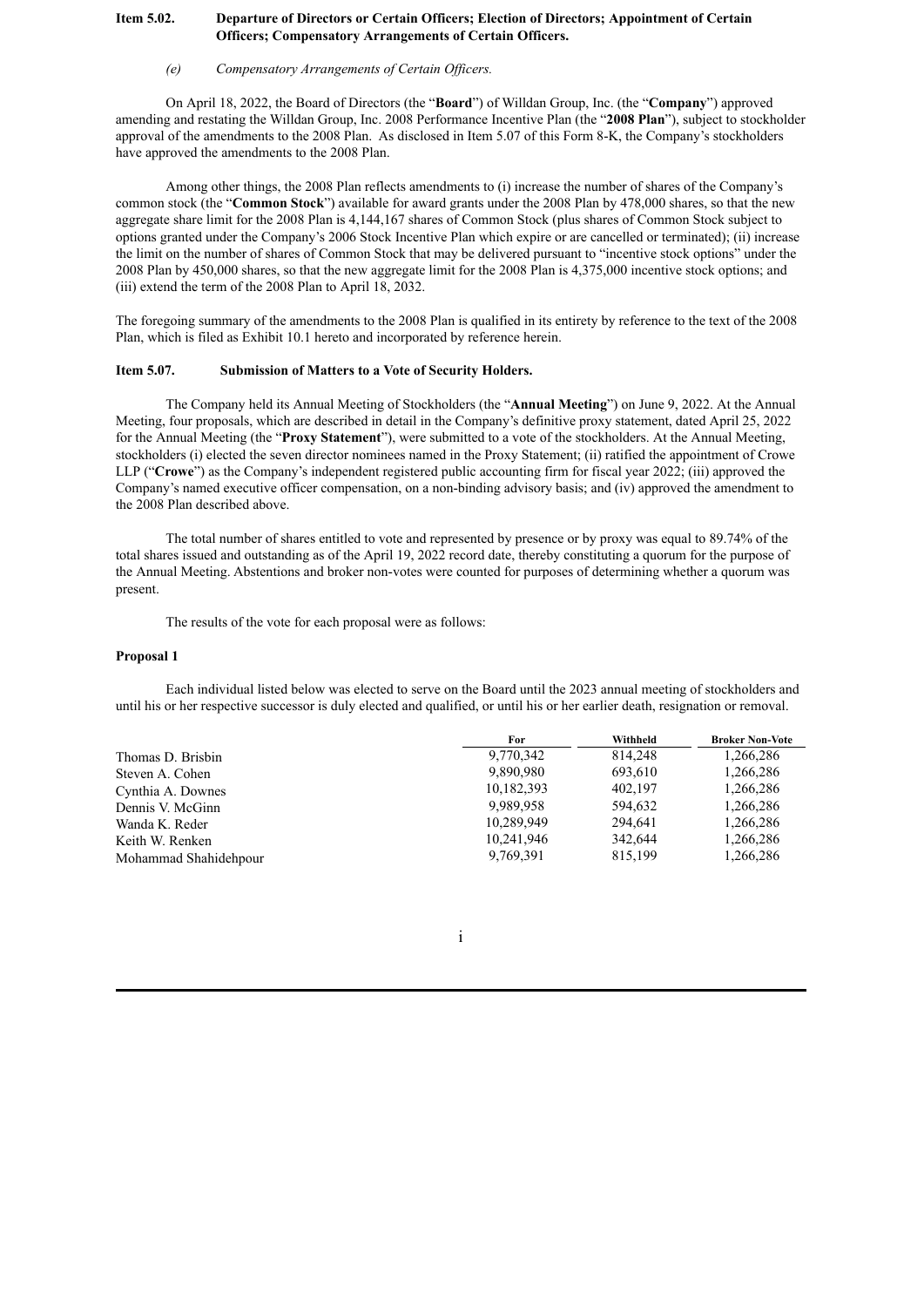# **Proposal 2**

Ratification of the Board's appointment of Crowe LLP as the Company's independent registered public accounting firm for fiscal year 2022.

|                    | For<br>11,831,422                                                            | <b>Against</b><br>14,733                                                                          |         | Abstain<br>4,721       |  |
|--------------------|------------------------------------------------------------------------------|---------------------------------------------------------------------------------------------------|---------|------------------------|--|
| Proposal 3         |                                                                              |                                                                                                   |         |                        |  |
|                    |                                                                              | Approval, on a non-binding advisory basis, of the Company's named executive officer compensation. |         |                        |  |
|                    | For<br>6,045,808                                                             | Against<br>4,518,181                                                                              | Abstain | <b>Broker Non-Vote</b> |  |
|                    |                                                                              |                                                                                                   | 20,601  | 1,266,286              |  |
| Proposal 4         |                                                                              |                                                                                                   |         |                        |  |
|                    |                                                                              | Approval of the amendment to the 2008 Plan.                                                       |         |                        |  |
|                    | For                                                                          | <b>Against</b>                                                                                    | Abstain | <b>Broker Non-Vote</b> |  |
|                    | 9,552,289                                                                    | 1,030,286                                                                                         | 2,015   | 1,266,286              |  |
| <b>Item 9.01</b>   | <b>Financial Statements and Exhibits</b>                                     |                                                                                                   |         |                        |  |
| (d)                | Exhibits.                                                                    |                                                                                                   |         |                        |  |
| <b>Exhibit No.</b> | <b>Document</b>                                                              |                                                                                                   |         |                        |  |
| 10.1               | Willdan Group, Inc. Amended and Restated 2008 Performance Incentive Plan.    |                                                                                                   |         |                        |  |
| 104                | Cover Page Interactive Data File (embedded within the inline XBRL document). |                                                                                                   |         |                        |  |

ii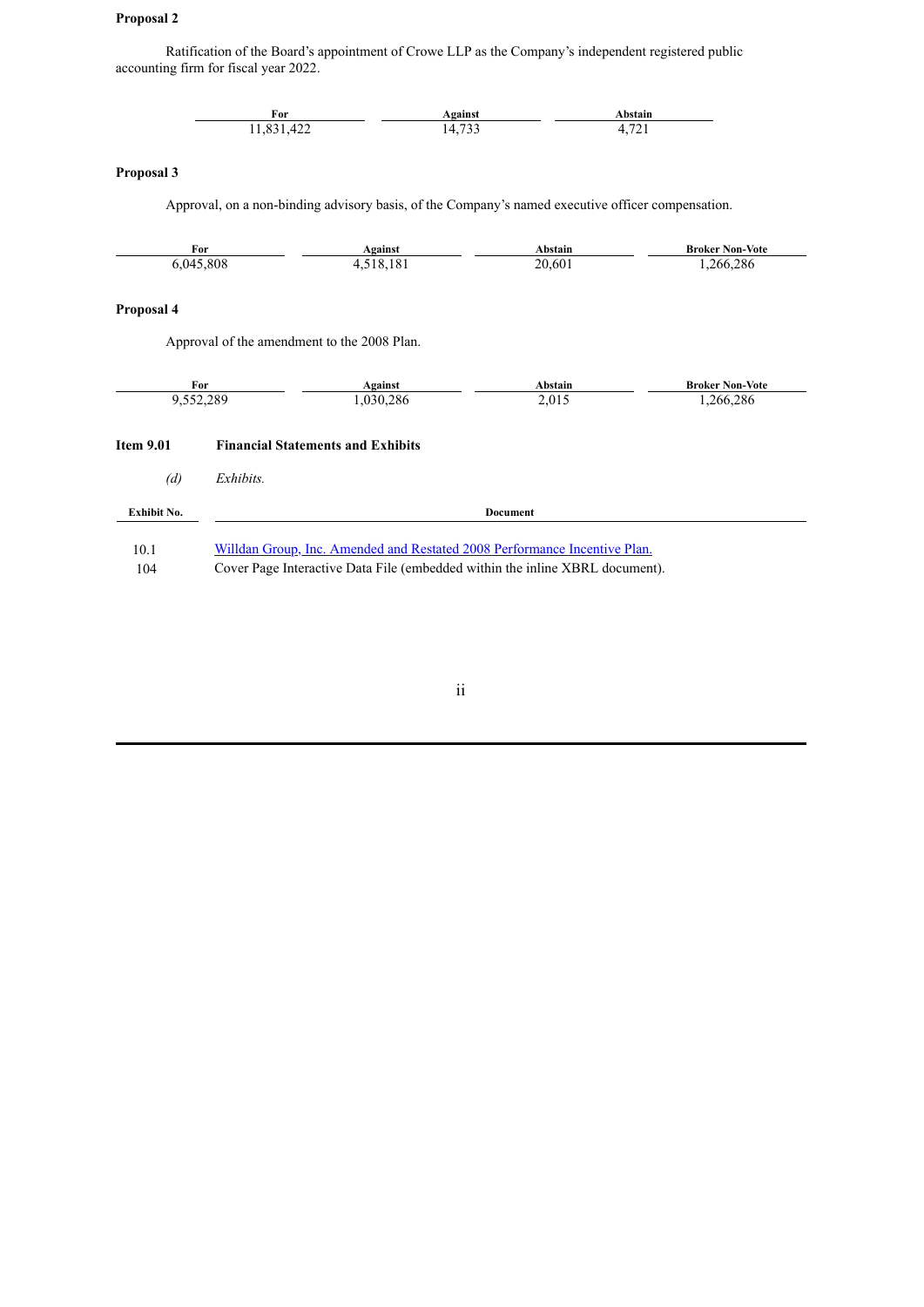# SIGNATURES

Pursuant to the requirements of the Securities Exchange Act of 1934, the Registrant has duly caused this report to be signed on its behalf by the undersigned hereunto duly authorized.

# WILLDAN GROUP, INC.

Date: June 10, 2022 By:/s/ Creighton K. Early

Creighton K. Early Chief Financial Officer

iii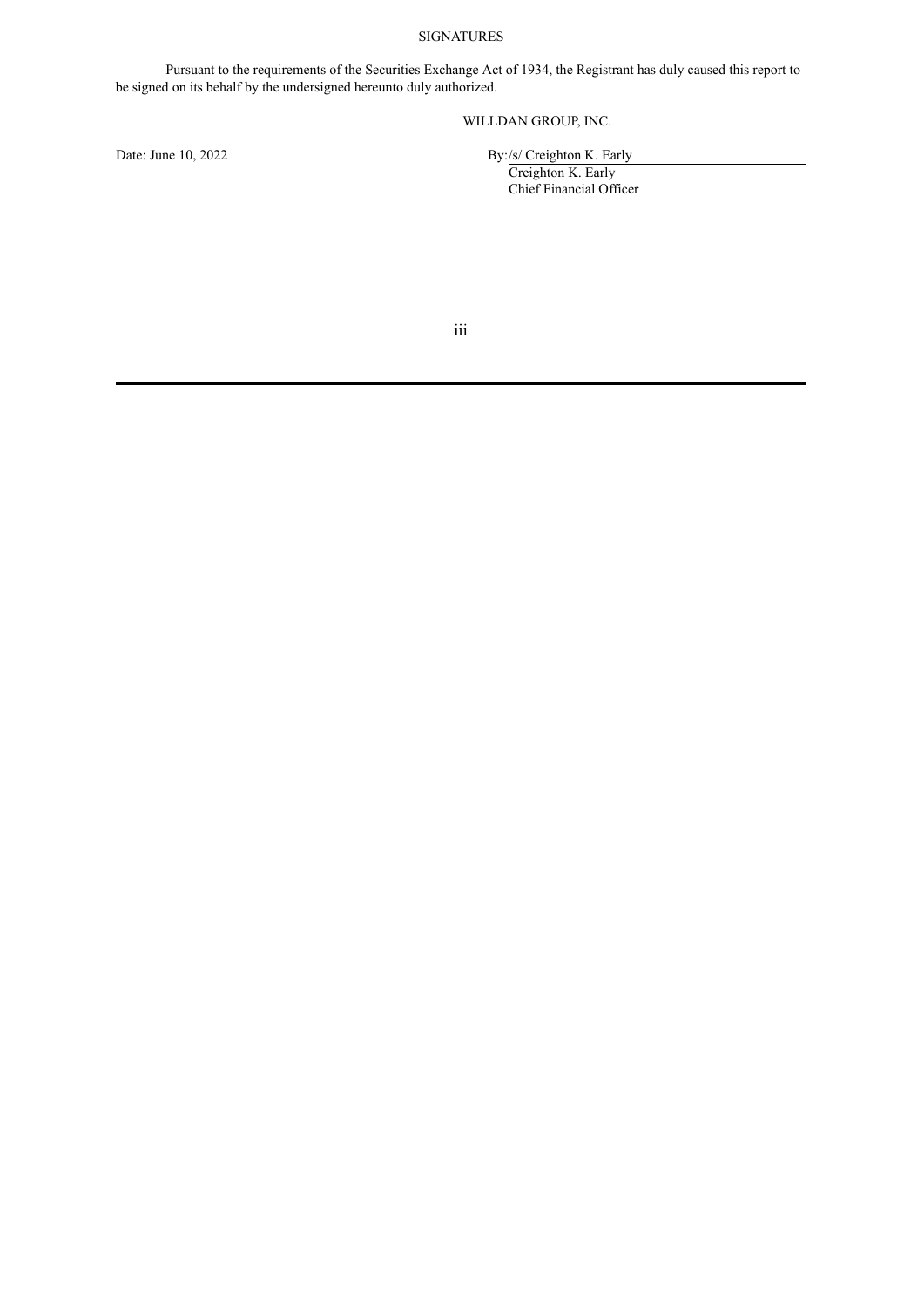# **WILLDAN GROUP, INC. AMENDED AND RESTATED 2008 PERFORMANCE INCENTIVE PLAN**

## <span id="page-4-0"></span>**1. PURPOSE OF PLAN**

The purpose of this Willdan Group, Inc. Amended and Restated 2008 Performance Incentive Plan (this "**Plan**") of Willdan Group, Inc., a Delaware corporation (the "**Corporation**"), is to promote the success of the Corporation and to increase stockholder value by providing an additional means through the grant of awards to attract, motivate, retain and reward selected employees and other eligible persons.

#### **2. ELIGIBILITY**

The Administrator (as such term is defined in Section 3.1) may grant awards under this Plan only to those persons that the Administrator determines to be Eligible Persons. An "**Eligible Person**" is any person who is either: (a) an officer (whether or not a director) or employee of the Corporation or one of its Subsidiaries; (b) a director of the Corporation or one of its Subsidiaries; or (c) an individual consultant or advisor who renders or has rendered bona fide services (other than services in connection with the offering or sale of securities of the Corporation or one of its Subsidiaries in a capital-raising transaction or as a market maker or promoter of securities of the Corporation or one of its Subsidiaries) to the Corporation or one of its Subsidiaries and who is selected to participate in this Plan by the Administrator; provided, however, that a person who is otherwise an Eligible Person under clause (c) above may participate in this Plan only if such participation would not adversely affect either the Corporation's eligibility to use Form S-8 to register under the Securities Act of 1933, as amended (the "**Securities Act**"), the offering and sale of shares issuable under this Plan by the Corporation or the Corporation's compliance with any other applicable laws. An Eligible Person who has been granted an award (a "participant") may, if otherwise eligible, be granted additional awards if the Administrator shall so determine. As used herein, "**Subsidiary**" means any corporation or other entity a majority of whose outstanding voting stock or voting power is beneficially owned directly or indirectly by the Corporation; and "**Board**" means the Board of Directors of the Corporation.

#### **3. PLAN ADMINISTRATION**

**3.1** *The Administrator*. This Plan shall be administered by and all awards under this Plan shall be authorized by the Administrator. The "**Administrator**" means the Board or one or more committees appointed by the Board or another committee (within its delegated authority) to administer all or certain aspects of this Plan. Any such committee shall be comprised solely of one or more directors or such number of directors as may be required under applicable law. A committee may delegate some or all of its authority to another committee so constituted. The Board or a committee comprised solely of directors may also delegate, to the extent permitted by Section 157(c) of the Delaware General Corporation Law and any other applicable law, to one or more officers of the Corporation, its powers under this Plan (a) to designate the officers and employees of the Corporation and its Subsidiaries who will receive grants of awards under this Plan, and (b) to determine the number of shares subject to, and the other terms and conditions of, such awards. The Board may delegate different levels of authority to different committees with administrative and grant authority under this Plan. Unless otherwise provided in the Bylaws of the Corporation or the applicable charter of any Administrator: (a) a majority of the members of the acting Administrator shall constitute a quorum, and (b) the vote of a majority of the members present assuming the presence of a quorum or the unanimous written consent of the members of the Administrator shall constitute action by the acting Administrator.

With respect to awards intended to satisfy the requirements for performance-based compensation under Section 162(m) of the Internal Revenue Code of 1986, as amended (the "**Code**"), this Plan shall be administered by a committee consisting solely of two or more outside directors (as this requirement is applied under Section 162(m) of the Code); provided, however, that the failure to satisfy such requirement shall not affect the validity of the action of any committee otherwise duly authorized and acting in the matter. Award grants, and transactions in or involving awards, intended

i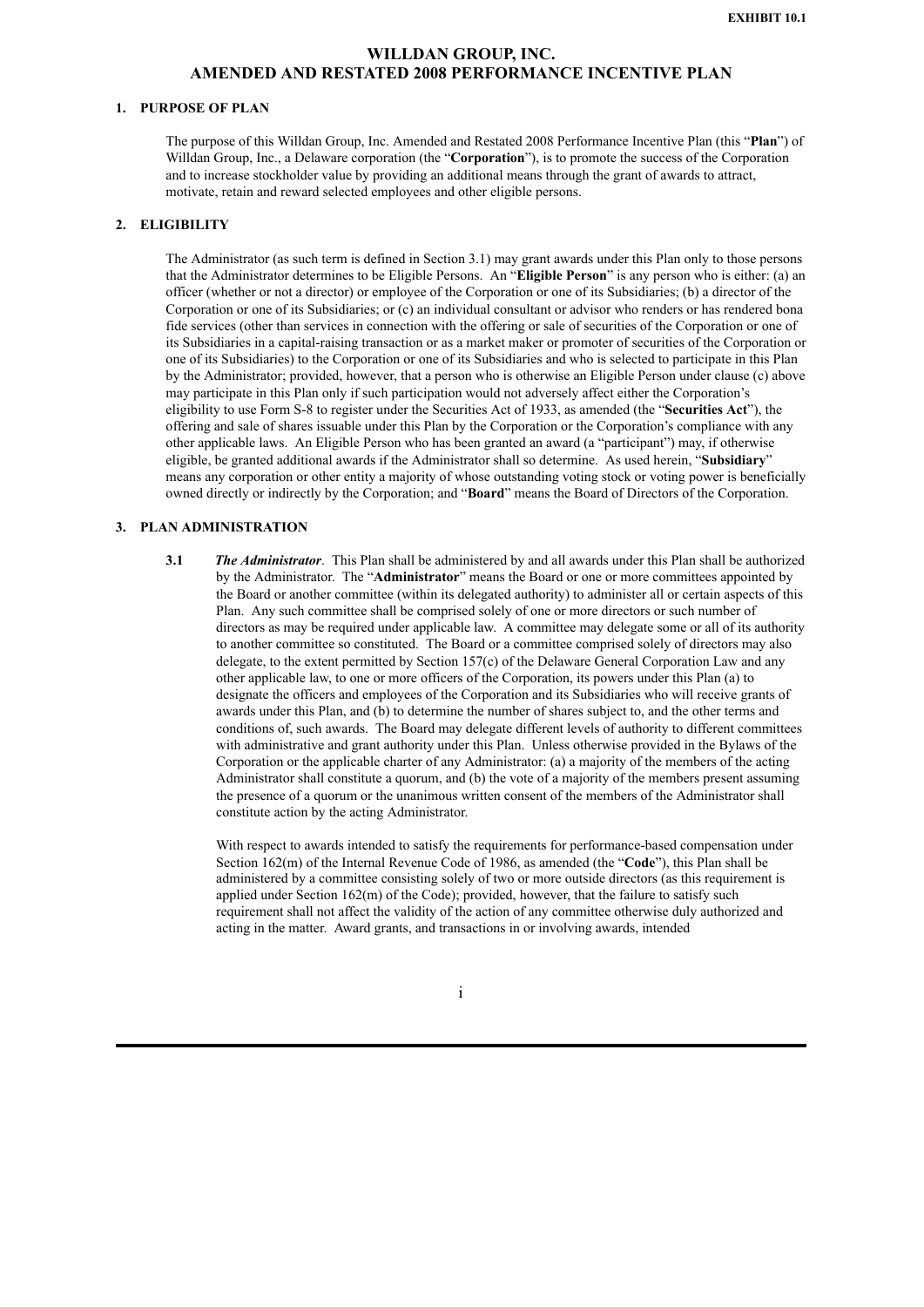to be exempt under Rule 16b-3 under the Securities Exchange Act of 1934, as amended (the "**Exchange** Act"), must be duly and timely authorized by the Board or a committee consisting solely of two or more non-employee directors (as this requirement is applied under Rule 16b-3 promulgated under the Exchange Act). To the extent required by any applicable listing agency, this Plan shall be administered by a committee composed entirely of independent directors (within the meaning of the applicable listing agency).

- **3.2** *Powers of the Administrator*. Subject to the express provisions of this Plan, including, without limitation, Sections 3.6 and 3.7, the Administrator is authorized and empowered to do all things necessary or desirable in connection with the authorization of awards and the administration of this Plan (in the case of a committee or delegation to one or more officers, within the authority delegated to that committee or person(s)), including, without limitation, the authority to:
	- (a) determine eligibility and, from among those persons determined to be eligible, the particular Eligible Persons who will receive an award under this Plan;
	- (b) grant awards to Eligible Persons, determine the price (if any) at which securities will be offered or awarded and the number of securities to be offered or awarded to any of such persons (in the case of securities-based awards), determine the other specific terms and conditions awards consistent with the express limits of this Plan, establish the installments (if any) in which such awards shall become exercisable or shall vest (which may include, without limitation, performance and/or time-based schedules), or determine that no delayed exercisability or vesting is required, establish any applicable performance targets, and establish the events of termination or reversion of such awards;
	- (c) approve the forms of award agreements (which need not be identical either as to type of award or among participants);
	- (d) construe and interpret this Plan and any agreements defining the rights and obligations of the Corporation, its Subsidiaries, and participants under this Plan, further define the terms used in this Plan, and prescribe, amend and rescind rules and regulations relating to the administration of this Plan or the awards granted under this Plan;
	- (e) cancel, modify, or waive the Corporation's rights with respect to, or modify, discontinue, suspend, or terminate any or all outstanding awards, subject to any required consent under Section 8.6.5;
	- (f) accelerate or extend the vesting or exercisability or extend the term of any or all such outstanding awards (in the case of options or stock appreciation rights, within the maximum tenyear term of such awards) in such circumstances as the Administrator may deem appropriate (including, without limitation, in connection with a termination of employment or services or other events of a personal nature) subject to any required consent under Section 8.6.5;
	- (g) adjust the number of shares of Common Stock subject to any award, adjust the price of any or all outstanding awards or otherwise change previously imposed terms and conditions, in such circumstances as the Administrator may deem appropriate, in each case subject to Sections 4 and 8.6 (and subject to the no repricing provision below);
	- (h) determine the date of grant of an award, which may be a designated date after but not before the date of the Administrator's action (unless otherwise designated by the Administrator, the date of grant of an award shall be the date upon which the Administrator took the action granting an award);

ii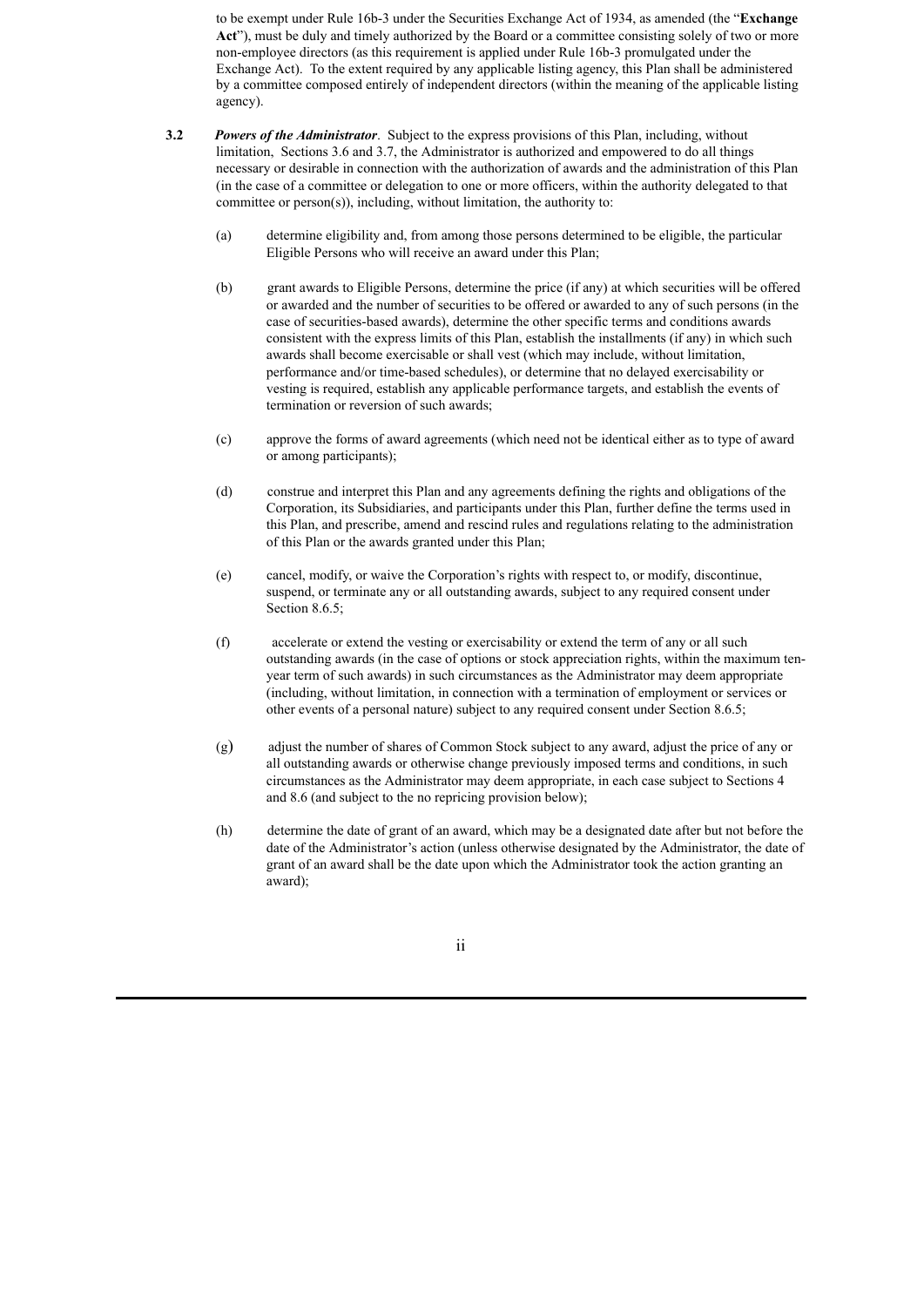- (i) determine whether, and the extent to which, adjustments are required pursuant to Section 7 hereof and authorize the termination, conversion, substitution or succession of awards upon the occurrence of an event of the type described in Section 7;
- (j) acquire or settle (subject to Sections 7 and 8.6) rights under awards in cash, stock of equivalent value, or other consideration (subject to the no repricing provision below); and
- (k) determine the fair market value of the Common Stock or awards under this Plan from time to time and/or the manner in which such value will be determined.

Notwithstanding the foregoing and except for an adjustment pursuant to Section 7.1 or a repricing approved by stockholders, in no case may the Administrator (1) amend an outstanding stock option or SAR to reduce the exercise price or base price of the award, (2) cancel, exchange, or surrender an outstanding stock option or SAR in exchange for cash or other awards for the purpose of repricing the award, or (3) cancel, exchange, or surrender an outstanding stock option or SAR in exchange for an option or SAR with an exercise or base price that is less than the exercise or base price of the original award.

- **3.3** *Binding Determinations*. Any action taken by, or inaction of, the Corporation, any Subsidiary, or the Administrator relating or pursuant to this Plan and within its authority hereunder or under applicable law shall be within the absolute discretion of that entity or body and shall be conclusive and binding upon all persons. Neither the Board nor any Board committee, nor any member thereof or person acting at the direction thereof, shall be liable for any act, omission, interpretation, construction or determination made in good faith in connection with this Plan (or any award made under this Plan), and all such persons shall be entitled to indemnification and reimbursement by the Corporation in respect of any claim, loss, damage or expense (including, without limitation, attorneys' fees) arising or resulting therefrom to the fullest extent permitted by law and/or under any directors and officers liability insurance coverage that may be in effect from time to time.
- **3.4** *Reliance on Experts*. In making any determination or in taking or not taking any action under this Plan, the Administrator may obtain and may rely upon the advice of experts, including employees and professional advisors to the Corporation. No director, officer or agent of the Corporation or any of its Subsidiaries shall be liable for any such action or determination taken or made or omitted in good faith.
- **3.5** *Delegation*. The Administrator may delegate ministerial, non-discretionary functions to individuals who are officers or employees of the Corporation or any of its Subsidiaries or to third parties
- **3.6** *Minimum Vesting Requirement*. Except as provided in the next sentence, all awards granted under this Plan shall be subject to a minimum vesting requirement of one year, and no portion of any such award may vest earlier than the first anniversary of the grant date of the award (the "**Minimum Vesting Requirement**"). The Minimum Vesting Requirement shall not apply to 5% of the total number of shares available under this Plan.
- **3.7** *Dividends on Unvested Equity Awards*. If the Corporation pays an ordinary cash dividend, the cash dividend shall not be paid on a current basis with respect to any awards that are not vested as of the record date for the ordinary cash dividend. Nothing in this Section 3.7 shall limit or restrict the Administrator's ability (1) for shares of Common Stock subject to restricted stock or performance stock awards, to pay the amount of the ordinary cash dividend upon (and subject to) the vesting of such shares of Common Stock subject to these Awards, or (2) for stock unit awards, to credit dividend equivalents with respect to such awards in the form of additional stock units that will be subject to the same vesting terms and conditions as the underlying stock unit awards to which they relate, or (3) to make any adjustment pursuant to Section 7 of this Plan.

iii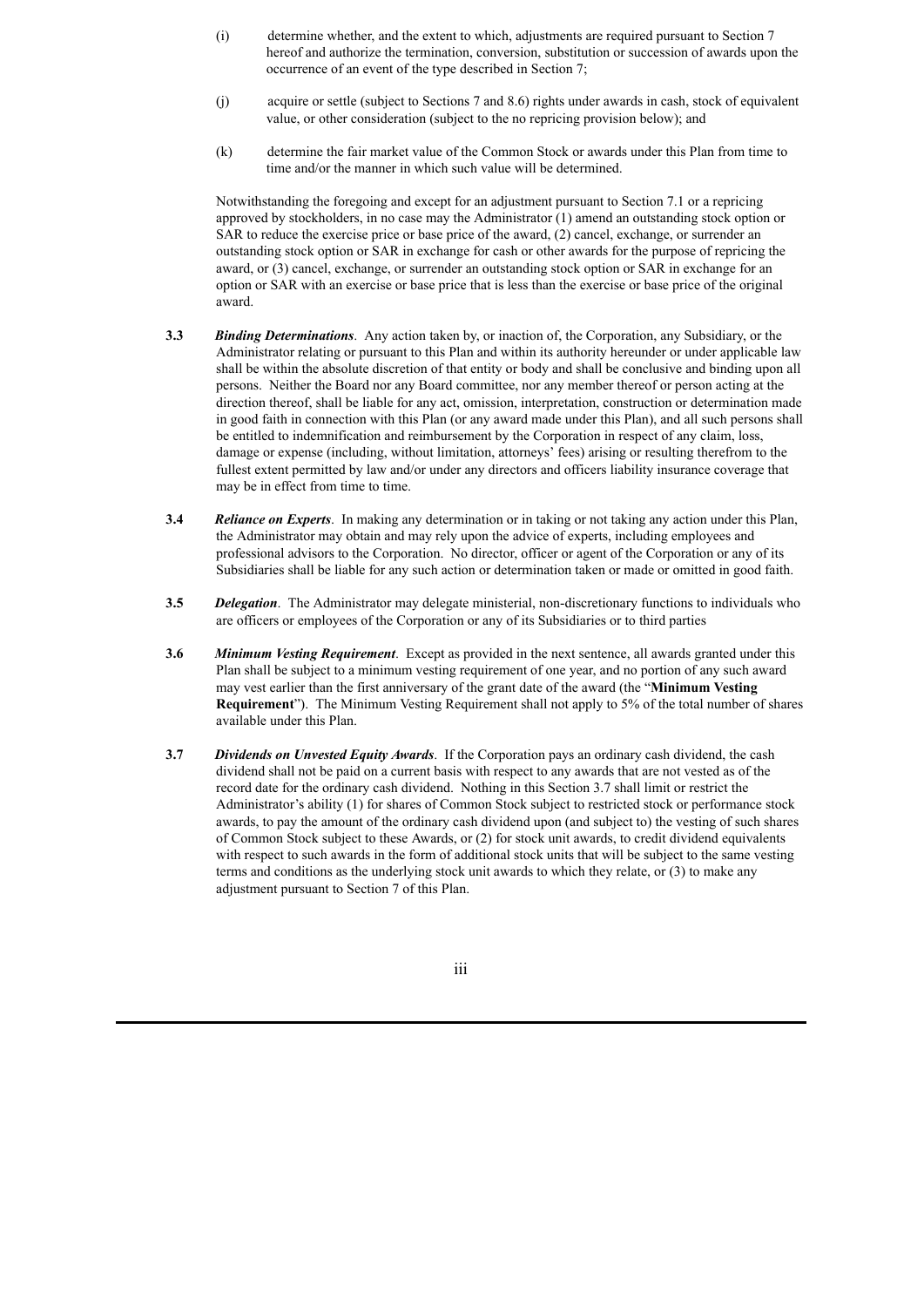### **4. SHARES OF COMMON STOCK SUBJECT TO THE PLAN; SHARE LIMITS**

- **4.1** *Shares Available*. Subject to the provisions of Section 7.1, the capital stock that may be delivered under this Plan shall be shares of the Corporation's authorized but unissued Common Stock and any shares of its Common Stock held as treasury shares. For purposes of this Plan, "**Common Stock**" shall mean the common stock of the Corporation and such other securities or property as may become the subject of awards under this Plan, or may become subject to such awards, pursuant to an adjustment made under Section 7.1.
- **4.2** *Share Limits*. The maximum number of shares of Common Stock that may be delivered pursuant to awards granted to Eligible Persons under this Plan (the "**Share Limit**") is equal to the sum of the following:
	- (1) 4,144,167 shares of Common Stock, plus
	- (2) the number of shares of Common Stock subject to options granted under the Willdan Group, Inc. 2006 Stock Incentive Plan (the "2006 Plan") and outstanding on June 9, 2008 which expire, or for any reason are cancelled or terminated, after June 9, 2008 without being exercised.

The following limits also apply with respect to awards granted under this Plan:

- (a) The maximum number of shares of Common Stock that may be delivered pursuant to options qualified as incentive stock options granted under this Plan is 4,375,000 shares.
- (b) The maximum number of shares of Common Stock subject to those options and stock appreciation rights that are granted during any calendar year to any individual under this Plan is 300,000 shares.
- (c) Awards that are granted under this Plan during any one calendar year to any person who, on the grant date of the award, is a non-employee director are subject to the limits of this Section 4.2(c). The maximum number of shares of Common Stock subject to those awards that are granted under this Plan during any one calendar year to an individual who, on the grant date of the award, is a non-employee director is the number of shares that produce a grant date fair value for the award that, when combined with the grant date fair value of any other awards granted under this Plan during that same calendar year to that individual in his or her capacity as a non-employee director, is \$200,000; provided that this limit is \$400,000 as to (1) a nonemployee director who is serving as the Independent Chair of the Board or the Lead Independent Director at the time the applicable grant is made or (2) any new non-employee director for the calendar year in which the non-employee director is first elected or appointed to the Board. For purposes of this Section 4.2(c), a "non-employee director" is an individual who, on the grant date of the award, is a member of the Board who is not then an officer or employee of the Corporation or one of its Subsidiaries. For purposes of this Section 4.2(c), "grant date fair value" means the value of the award as of the date of grant of the award and as determined using the equity award valuation principles applied in the Corporation's financial reporting. The limits of this Section 4.2(c) do not apply to, and shall be determined without taking into account, any award granted to an individual who, on the grant date of the award, is an officer or employee of the Corporation or one of its Subsidiaries. The limits of this Section 4.2(c) apply on an individual basis and not on an aggregate basis to all non-employee directors as a group.

Each of the foregoing numerical limits is subject to adjustment as contemplated by Section 4.3, Section 7.1, and Section 8.10.

**4.3** *Awards Settled in Cash, Reissue of Awards and Shares*. To the extent that an award granted under this Plan is settled in cash or a form other than shares of Common Stock, the shares that would have been

#### iv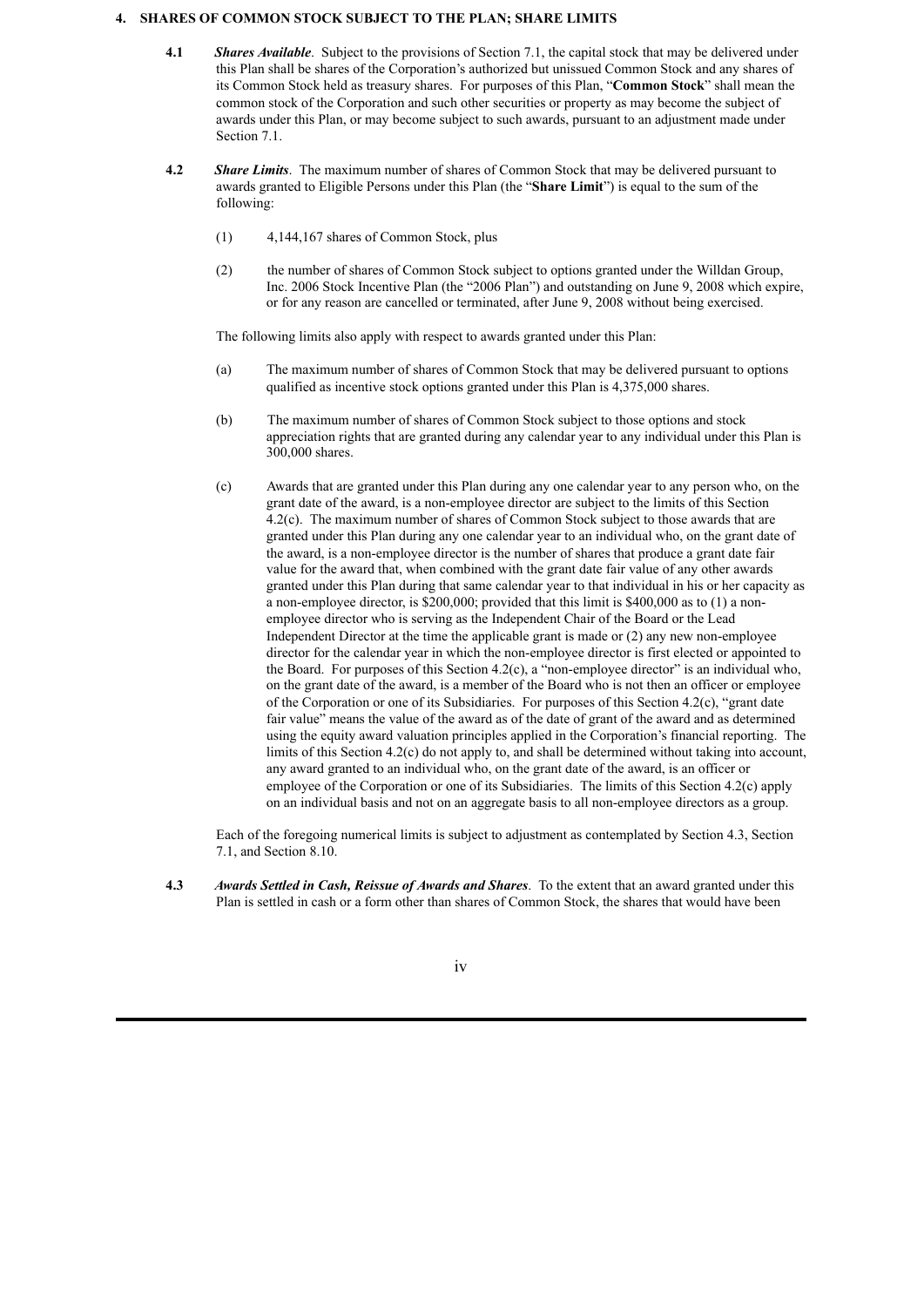delivered had there been no such cash or other settlement shall not be counted against the shares available for issuance under this Plan. In the event that shares of Common Stock are delivered in respect of a dividend equivalent right granted under this Plan, only the actual number of shares delivered with respect to the award shall be counted against the share limits of this Plan. To the extent that shares of Common Stock are delivered pursuant to the exercise of a stock appreciation right or stock option granted under this Plan, the number of underlying shares as to which the exercise related shall be counted against the applicable share limits under Section 4.2, as opposed to only counting the shares actually issued. (For purposes of clarity, if a stock appreciation right relates to 100,000 shares and is exercised at a time when the payment due to the participant is 15,000 shares, 100,000 shares shall be charged against the applicable share limits under Section 4.2 with respect to such exercise.) Except as provided in the next sentence, shares that are subject to or underlie awards granted under this Plan which expire or for any reason are cancelled or terminated, are forfeited, fail to vest, or for any other reason are not paid or delivered under this Plan shall again be available for subsequent awards under this Plan. Shares that are exchanged by a participant or withheld by the Corporation as full or partial payment in connection with any award under this Plan, as well as any shares exchanged by a participant or withheld by the Corporation or one of its Subsidiaries to satisfy the tax withholding obligations related to any award, shall not be available for subsequent awards under this Plan. Refer to Section 8.10 for application of the foregoing share limits with respect to assumed awards. The Corporation may not increase the Share Limit by repurchasing shares of Common Stock on the market (by using cash received through the exercise of stock options or otherwise.)

**4.4** *Reservation of Shares; No Fractional Shares; Minimum Issue*. The Corporation shall at all times reserve a number of shares of Common Stock sufficient to cover the Corporation's obligations and contingent obligations to deliver shares with respect to awards then outstanding under this Plan (exclusive of any dividend equivalent obligations to the extent the Corporation has the right to settle such rights in cash). No fractional shares shall be delivered under this Plan. The Administrator may pay cash in lieu of any fractional shares in settlements of awards under this Plan. No fewer than 100 shares may be purchased on exercise of any award (or, in the case of stock appreciation or purchase rights, no fewer than 100 rights may be exercised at any one time) unless the total number purchased or exercised is the total number at the time available for purchase or exercise under the award.

## **5. AWARDS**

**5.1** *Type and Form of Awards*. The Administrator shall determine the type or types of award(s) to be made to each selected Eligible Person. Awards may be granted singly, in combination or in tandem. Awards also may be made in combination or in tandem with, in replacement of, as alternatives to, or as the payment form for grants or rights under any other employee or compensation plan of the Corporation or one of its Subsidiaries. The types of awards that may be granted under this Plan are (subject, in each case, to the no repricing provisions of Section 3.2):

**5.1.1** *Stock Options*. A stock option is the grant of a right to purchase a specified number of shares of Common Stock during a specified period as determined by the Administrator. An option may be intended as an incentive stock option within the meaning of Section 422 of the Code (an "**ISO**") or a nonqualified stock option (an option not intended to be an ISO). The award agreement for an option will indicate if the option is intended as an ISO; otherwise it will be deemed to be a nonqualified stock option. The maximum term of each option (ISO or nonqualified) shall be ten (10) years. The per share exercise price for each option shall be not less than 100% of the fair market value of a share of Common Stock on the date of grant of the option. When an option is exercised, the exercise price for the shares to be purchased shall be paid in full in cash or such other method permitted by the Administrator consistent with Section 5.5.

**5.1.2** *Additional Rules Applicable to ISOs*. To the extent that the aggregate fair market value (determined at the time of grant of the applicable option) of stock with respect to which ISOs first become exercisable by a participant in any calendar year exceeds \$100,000, taking into account both Common Stock subject to ISOs under this Plan and stock subject to ISOs under all other plans of the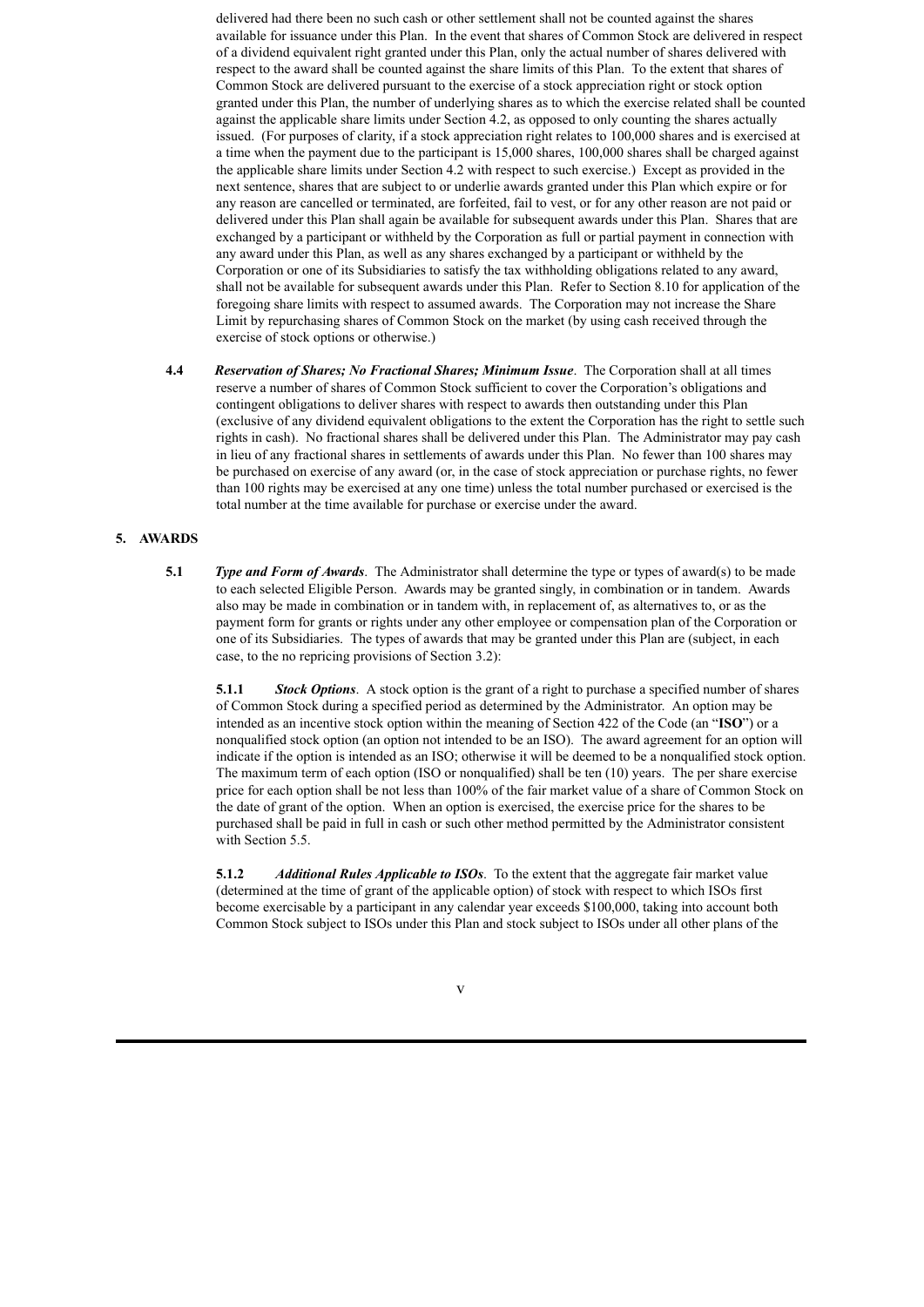Corporation or one of its Subsidiaries (or any parent or predecessor corporation to the extent required by and within the meaning of Section 422 of the Code and the regulations promulgated thereunder), such options shall be treated as nonqualified stock options. In reducing the number of options treated as ISOs to meet the \$100,000 limit, the most recently granted options shall be reduced first. To the extent a reduction of simultaneously granted options is necessary to meet the \$100,000 limit, the Administrator may, in the manner and to the extent permitted by law, designate which shares of Common Stock are to be treated as shares acquired pursuant to the exercise of an ISO. ISOs may only be granted to employees of the Corporation or one of its subsidiaries (for this purpose, the term "subsidiary" is used as defined in Section 424(f) of the Code, which generally requires an unbroken chain of ownership of at least 50% of the total combined voting power of all classes of stock of each subsidiary in the chain beginning with the Corporation and ending with the subsidiary in question). There shall be imposed in any award agreement relating to ISOs such other terms and conditions as from time to time are required in order that the option be an "incentive stock option" as that term is defined in Section 422 of the Code. No ISO may be granted to any person who, at the time the option is granted, owns (or is deemed to own under Section 424(d) of the Code) shares of outstanding Common Stock possessing more than 10% of the total combined voting power of all classes of stock of the Corporation, unless the exercise price of such option is at least 110% of the fair market value of the stock subject to the option and such option by its terms is not exercisable after the expiration of five years from the date such option is granted. If an otherwise intended ISO fails to meet the applicable requirements of Section 422 of the Code, the option shall be a nonqualified stock option.

**5.1.3** *Stock Appreciation Rights*. A stock appreciation right or "**SAR**" is a right to receive a payment, in cash and/or Common Stock, equal to the excess of the fair market value of a specified number of shares of Common Stock on the date the SAR is exercised over the "**base price**" of the award, which base price shall be set forth in the applicable award agreement and shall be not less than 100% of the fair market value of a share of Common Stock on the date of grant of the SAR. The maximum term of a SAR shall be ten (10) years.

**5.1.4** *Other Awards*. The other types of awards that may be granted under this Plan include: (a) stock bonuses, restricted stock, performance stock, stock units, phantom stock, dividend equivalents, or similar rights to purchase or acquire shares, whether at a fixed or variable price (or no price) or ratio related to the Common Stock, and any of which may (but need not) be fully vested at grant or vest upon the passage of time, the occurrence of one or more events, or the satisfaction of performance criteria or other conditions, or any combination thereof; or (b) any similar awards with a value derived from the value of or related to the Common Stock and/or returns thereon and other cash awards.

# **5.2** *Reserved.*

- **5.3** *Award Agreements*. Each award shall be evidenced by either (1) a written award agreement in a form approved by the Administrator and executed by the Corporation by an officer duly authorized to act on its behalf, or (2) an electronic notice of award grant in a form approved by the Administrator and recorded by the Corporation (or its designee) in an electronic recordkeeping system used for the purpose of tracking award grants under this Plan generally (in each case, an "award agreement"), as the Administrator may provide and, in each case and if required by the Administrator, executed or otherwise electronically accepted by the recipient of the award in such form and manner as the Administrator may require. The Administrator may authorize any officer of the Corporation (other than the particular award recipient) to execute any or all award agreements on behalf of the Corporation.
- **5.4** *Deferrals and Settlements*. Payment of awards may be in the form of cash, Common Stock, other awards or combinations thereof as the Administrator shall determine, and with such restrictions as it may impose. The Administrator may also require or permit participants to elect to defer the issuance of shares or the settlement of awards in cash under such rules and procedures as it may establish under this Plan. The Administrator may also provide that deferred settlements include the payment or

## vi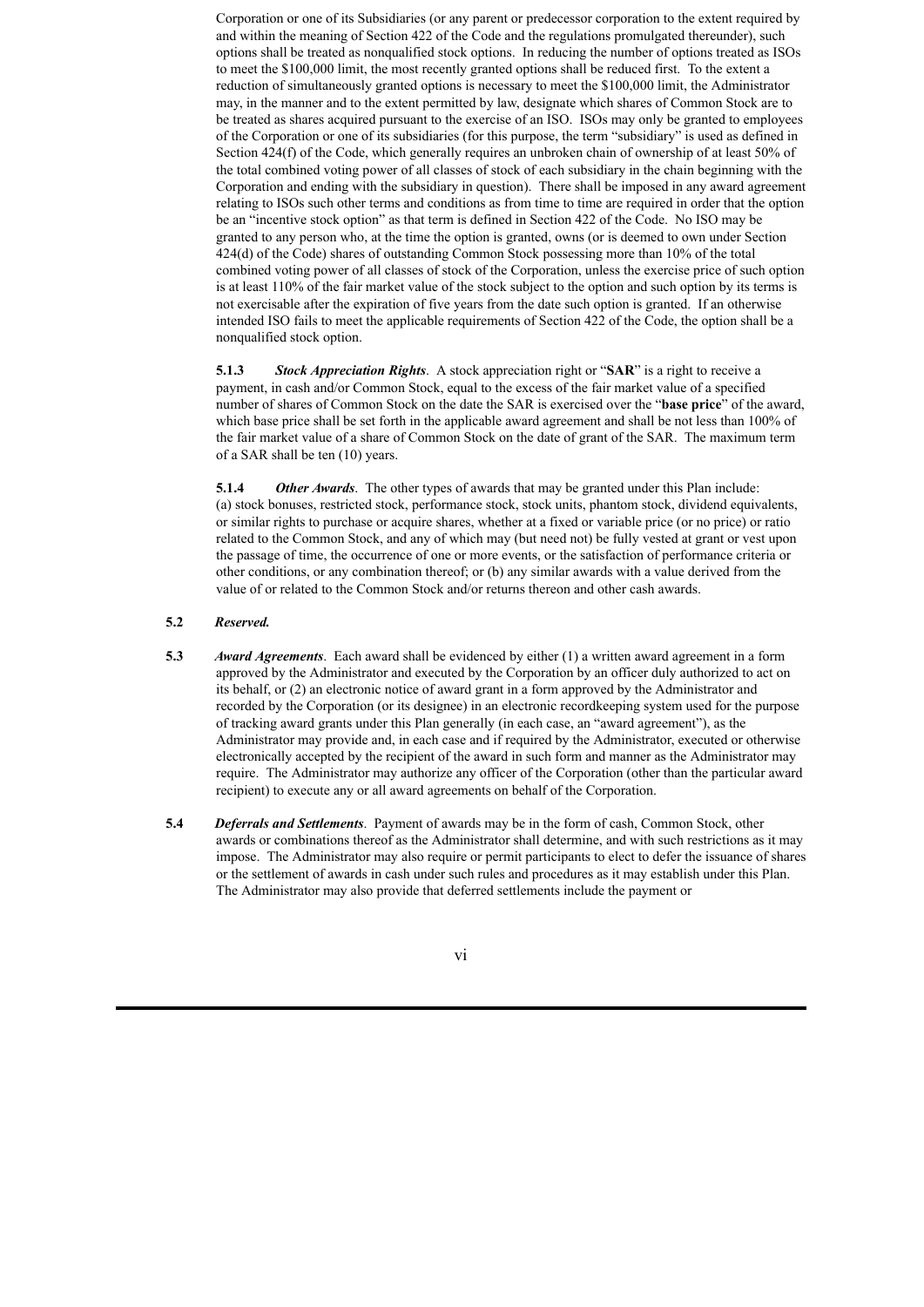crediting of interest or other earnings on the deferral amounts, or the payment or crediting of dividend equivalents where the deferred amounts are denominated in shares.

- **5.5** *Consideration for Common Stock or Awards*. The purchase price for any award granted under this Plan or the Common Stock to be delivered pursuant to an award, as applicable, may be paid by means of any lawful consideration as determined by the Administrator, including, without limitation, one or a combination of the following methods:
	- services rendered by the recipient of such award:
	- cash, check payable to the order of the Corporation, or electronic funds transfer;
	- notice and third party payment in such manner as may be authorized by the Administrator;
	- the delivery of previously owned shares of Common Stock;
	- by a reduction in the number of shares otherwise deliverable pursuant to the award; or
	- subject to such procedures as the Administrator may adopt, pursuant to a "cashless exercise" with a third party who provides financing for the purposes of (or who otherwise facilitates) the purchase or exercise of awards.

In no event shall any shares newly-issued by the Corporation be issued for less than the minimum lawful consideration for such shares or for consideration other than consideration permitted by applicable state law. Shares of Common Stock used to satisfy the exercise price of an option shall be valued at their fair market value on the date of exercise. The Corporation will not be obligated to deliver any shares unless and until it receives full payment of the exercise or purchase price therefor and any related withholding obligations under Section 8.5 and any other conditions to exercise or purchase have been satisfied. Unless otherwise expressly provided in the applicable award agreement, the Administrator may at any time eliminate or limit a participant's ability to pay the purchase or exercise price of any award or shares by any method other than cash payment to the Corporation.

**5.6** *Definition of Fair Market Value*. For purposes of this Plan, "fair market value" shall mean, unless otherwise determined or provided by the Administrator in the circumstances, the last price (in regular trading) for a share of Common Stock as furnished by the National Association of Securities Dealers, Inc. (the "**NASD**") through the Nasdaq Global Market Reporting System (the "**Global Market**") for the date in question or, if no sales of Common Stock were reported by the NASD on the Global Market on that date, the last price (in regular trading) for a share of Common Stock as furnished by the NASD through the Global Market for the next preceding day on which sales of Common Stock were reported by the NASD. The Administrator may, however, provide with respect to one or more awards that the fair market value shall equal the last price (in regular trading) for a share of Common Stock as furnished by the NASD through the Global Market on the last trading day preceding the date in question or the average of the high and low trading prices of a share of Common Stock as furnished by the NASD through the Global Market for the date in question or the most recent trading day. If the Common Stock is no longer listed or is no longer actively traded on the Global Market as of the applicable date, the fair market value of the Common Stock shall be the value as reasonably determined by the Administrator for purposes of the award in the circumstances. The Administrator also may adopt a different methodology for determining fair market value with respect to one or more awards if a different methodology is necessary or advisable to secure any intended favorable tax, legal or other treatment for the particular award(s) (for example, and without limitation, the Administrator may provide that fair market value for purposes of one or more awards will be based on an average of closing prices (or the average of high and low daily trading prices) for a specified period preceding the relevant date).

vii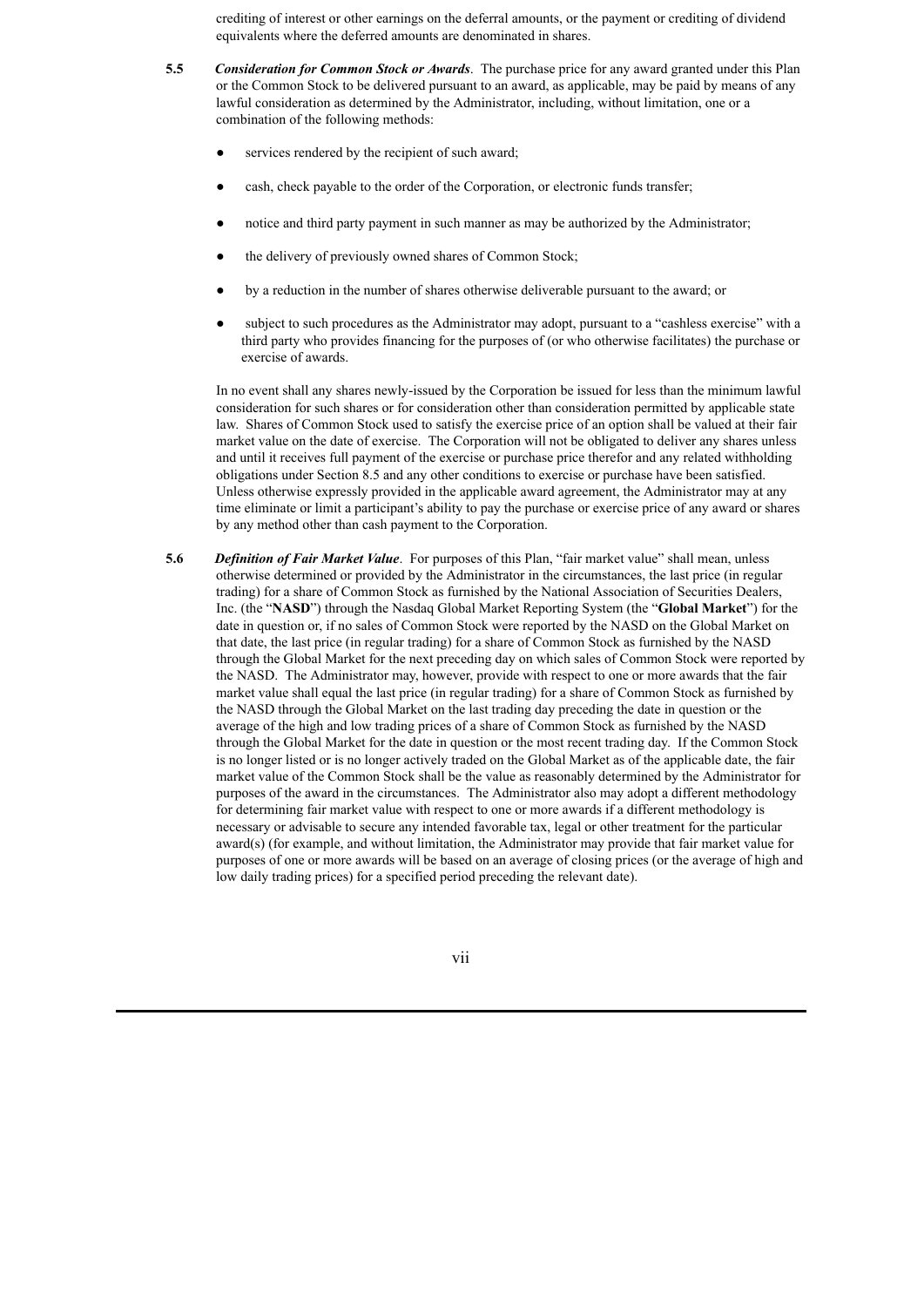# **5.7** *Transfer Restrictions*.

**5.7.1** *Limitations on Exercise and Transfer*. Unless otherwise expressly provided in (or pursuant to) this Section 5.7 or required by applicable law: (a) all awards are non-transferable and shall not be subject in any manner to sale, transfer, anticipation, alienation, assignment, pledge, encumbrance or charge; (b) awards shall be exercised only by the participant; and (c) amounts payable or shares issuable pursuant to any award shall be delivered only to (or for the account of) the participant.

**5.7.2** *Exceptions*. The Administrator may permit awards to be exercised by and paid to, or otherwise transferred to, other persons or entities pursuant to such conditions and procedures, including limitations on subsequent transfers, as the Administrator may, in its sole discretion, establish in writing. Any permitted transfer shall be subject to compliance with applicable federal and state securities laws and shall not be for value (other than nominal consideration, settlement of marital property rights, or for interests in an entity in which more than 50% of the voting interests are held by the Eligible Person or by the Eligible Person's family members).

**5.7.3** *Further Exceptions to Limits on Transfer*. The exercise and transfer restrictions in Section 5.7.1 shall not apply to:

- (a) transfers to the Corporation (for example, in connection with the expiration or termination of the award),
- (b) the designation of a beneficiary to receive benefits in the event of the participant's death or, if the participant has died, transfers to or exercise by the participant's beneficiary, or, in the absence of a validly designated beneficiary, transfers by will or the laws of descent and distribution,
- (c) subject to any applicable limitations on ISOs, transfers to a family member (or former family member) pursuant to a domestic relations order if approved or ratified by the Administrator,
- (d) if the participant has suffered a disability, permitted transfers or exercises on behalf of the participant by his or her legal representative, or
- (e) the authorization by the Administrator of "cashless exercise" procedures with third parties who provide financing for the purpose of (or who otherwise facilitate) the exercise of awards consistent with applicable laws and the express authorization of the Administrator.
- **5.8** *International Awards*. One or more awards may be granted to Eligible Persons who provide services to the Corporation or one of its Subsidiaries outside of the United States. Any awards granted to such persons may be granted pursuant to the terms and conditions of any applicable sub-plans, if any, appended to this Plan and approved by the Administrator.

# **6. EFFECT OF TERMINATION OF EMPLOYMENT OR SERVICE ON AWARDS**

- **6.1** *General*. The Administrator shall establish the effect of a termination of employment or service on the rights and benefits under each award under this Plan and in so doing may make distinctions based upon, inter alia, the cause of termination and type of award. If the participant is not an employee of the Corporation or one of its Subsidiaries and provides other services to the Corporation or one of its Subsidiaries, the Administrator shall be the sole judge for purposes of this Plan (unless a contract or the award otherwise provides) of whether the participant continues to render services to the Corporation or one of its Subsidiaries and the date, if any, upon which such services shall be deemed to have terminated.
- **6.2** *Events Not Deemed Terminations of Service*. Unless the express policy of the Corporation or one of its Subsidiaries, or the Administrator, otherwise provides, the employment relationship shall not be considered terminated in the case of (a) sick leave, (b) military leave, or (c) any other leave of absence

viii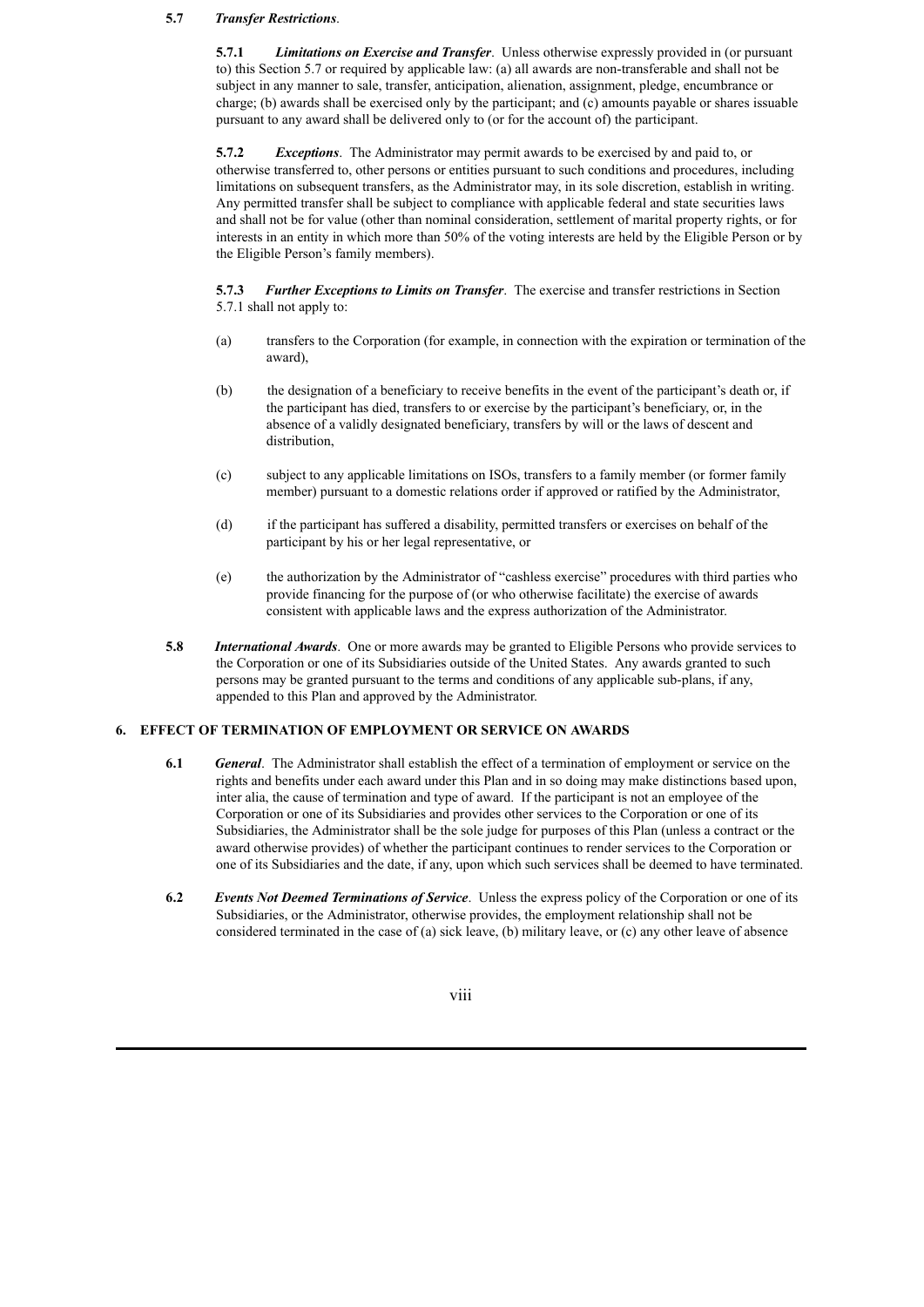authorized by the Corporation or one of its Subsidiaries, or the Administrator; provided that, unless reemployment upon the expiration of such leave is guaranteed by contract or law or the Administrator otherwise provides, such leave is for a period of not more than three months. In the case of any employee of the Corporation or one of its Subsidiaries on an approved leave of absence, continued vesting of the award while on leave from the employ of the Corporation or one of its Subsidiaries may be suspended until the employee returns to service, unless the Administrator otherwise provides or applicable law otherwise requires. In no event shall an award be exercised after the expiration of the term set forth in the applicable award agreement.

**6.3** *Ef ect of Change of Subsidiary Status*. For purposes of this Plan and any award, if an entity ceases to be a Subsidiary of the Corporation a termination of employment or service shall be deemed to have occurred with respect to each Eligible Person in respect of such Subsidiary who does not continue as an Eligible Person in respect of the Corporation or another Subsidiary that continues as such after giving effect to the transaction or other event giving rise to the change in status, unless the Subsidiary that is sold, spun-off or otherwise divested (or its successor or a direct or indirect parent of such Subsidiary or successor) assumes the Eligible Person's award(s) in connection with such transaction.

# **7. ADJUSTMENTS; ACCELERATION**

**7.1** *Adjustments*. Subject to Section 7.2, upon (or, as may be necessary to effect the adjustment, immediately prior to): any reclassification, recapitalization, stock split (including a stock split in the form of a stock dividend) or reverse stock split; any merger, combination, consolidation, or other reorganization; any spin-off, split-up, or similar extraordinary dividend distribution in respect of the Common Stock; or any exchange of Common Stock or other securities of the Corporation, or any similar, unusual or extraordinary corporate transaction in respect of the Common Stock; then the Administrator shall equitably and proportionately adjust (1) the number and type of shares of Common Stock (or other securities) that thereafter may be made the subject of awards (including the specific share limits, maximums and numbers of shares set forth elsewhere in this Plan), (2) the number, amount and type of shares of Common Stock (or other securities or property) subject to any outstanding awards, (3) the grant, purchase, or exercise price (which term includes the base price of any SAR or similar right) of any outstanding awards, and/or (4) the securities, cash or other property deliverable upon exercise or payment of any outstanding awards, in each case to the extent necessary to preserve (but not increase) the level of incentives intended by this Plan and the then-outstanding awards.

Unless otherwise expressly provided in the applicable award agreement, upon (or, as may be necessary to effect the adjustment, immediately prior to) any event or transaction described in the preceding paragraph or a sale of all or substantially all of the business or assets of the Corporation as an entirety, the Administrator shall equitably and proportionately adjust the performance standards and/or period applicable to any then-outstanding performance-based awards to the extent necessary to preserve (but not increase) the level of incentives intended by this Plan and the then-outstanding performance-based awards.

It is intended that, if possible, any adjustments contemplated by the preceding two paragraphs be made in a manner that satisfies applicable U.S. legal, tax (including, without limitation and as applicable in the circumstances, Section 424 of the Code, Section 409A of the Code and Section 162(m) of the Code) and accounting (so as to not trigger any charge to earnings with respect to such adjustment) requirements.

Without limiting the generality of Section 3.3, any good faith determination by the Administrator as to whether an adjustment is required in the circumstances pursuant to this Section 7.1, and the extent and nature of any such adjustment, shall be conclusive and binding on all persons.

**7.2** *Corporate Transactions - Assumption and Termination of Awards*. Upon the occurrence of any of the following: any merger, combination, consolidation, or other reorganization; any exchange of Common Stock or other securities of the Corporation; a sale of all or substantially all the business, stock or

#### ix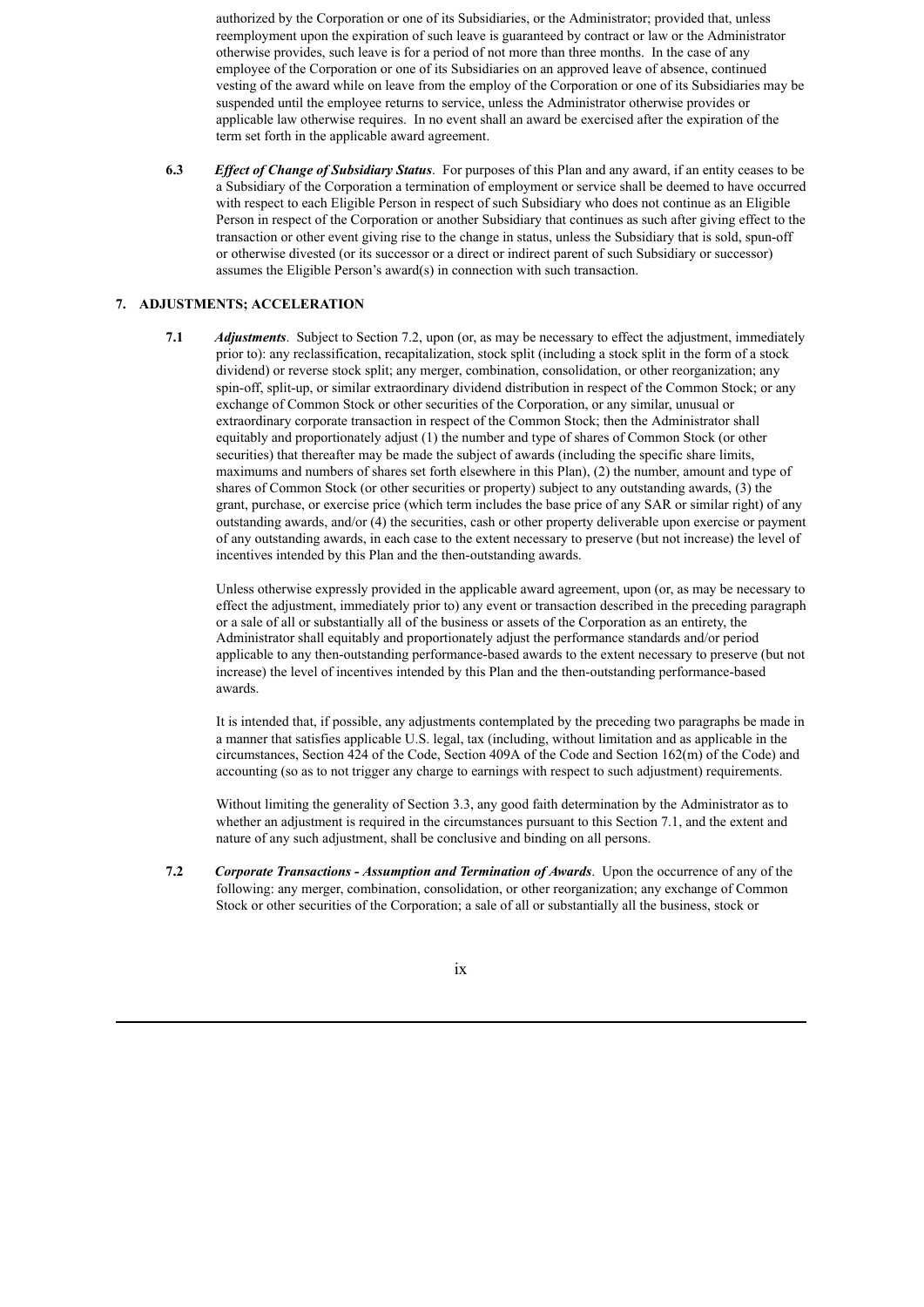assets of the Corporation; a dissolution of the Corporation; or any other event in which the Corporation does not survive (or does not survive as a public company in respect of its Common Stock); then the Administrator may make provision for a cash payment in settlement of, or for the assumption, substitution or exchange of any or all outstanding share-based awards or the cash, securities or property deliverable to the holder of any or all outstanding share-based awards, based upon, to the extent relevant under the circumstances, the distribution or consideration payable to holders of the Common Stock upon or in respect of such event. Upon the occurrence of any event described in the preceding sentence, then, unless the Administrator has made a provision for the substitution, assumption, exchange or other continuation or settlement of the award or the award would otherwise continue in accordance with its terms in the circumstances: (1) subject to Section 7.4 and unless otherwise provided in the applicable award agreement, each then-outstanding option and SAR shall become fully vested, all shares of restricted stock then outstanding shall fully vest free of restrictions, and each other award granted under this Plan that is then outstanding shall become payable to the holder of such award (with any performance goals applicable to the award in each case being deemed met, unless otherwise provided in the award agreement, at the "target" performance level); and (2) each award shall terminate upon the related event; provided that the holder of an option or SAR shall be given reasonable advance notice of the impending termination and a reasonable opportunity to exercise his or her outstanding vested options and SARs (after giving effect to any accelerated vesting required in the circumstances) in accordance with their terms before the termination of such awards (except that in no case shall more than ten days' notice of the impending termination be required and any acceleration of vesting and any exercise of any portion of an award that is so accelerated may be made contingent upon the actual occurrence of the event).

Without limiting the preceding paragraph, in connection with any event referred to in the preceding paragraph or any change in control event defined in any applicable award agreement, the Administrator may, in its discretion, provide for the accelerated vesting of any award or awards as and to the extent determined by the Administrator in the circumstances.

The Administrator may adopt such valuation methodologies for outstanding awards as it deems reasonable in the event of a cash or property settlement and, in the case of options, SARs or similar rights, but without limitation on other methodologies, may base such settlement solely upon the excess if any of the per share amount payable upon or in respect of such event over the exercise or base price of the award.

In any of the events referred to in this Section 7.2, the Administrator may take such action contemplated by this Section 7.2 prior to such event (as opposed to on the occurrence of such event) to the extent that the Administrator deems the action necessary to permit the participant to realize the benefits intended to be conveyed with respect to the underlying shares. Without limiting the generality of the foregoing, the Administrator may deem an acceleration to occur immediately prior to the applicable event and/or reinstate the original terms of the award if an event giving rise to an acceleration does not occur.

Without limiting the generality of Section 3.3, any good faith determination by the Administrator pursuant to its authority under this Section 7.2 shall be conclusive and binding on all persons.

- **7.3** *Other Acceleration Rules*. The Administrator may override the provisions of Section 7.2 and/or 7.4 by express provision in the award agreement and may accord any Eligible Person a right to refuse any acceleration, whether pursuant to the award agreement or otherwise, in such circumstances as the Administrator may approve. The portion of any ISO accelerated in connection with an event referred to in Section 7.2 (or such other circumstances as may trigger accelerated vesting of the award) shall remain exercisable as an ISO only to the extent the applicable \$100,000 limitation on ISOs is not exceeded. To the extent exceeded, the accelerated portion of the option shall be exercisable as a nonqualified stock option under the Code.
- **7.4** *Golden Parachute Limitation*. Notwithstanding anything else contained in this Section 7 to the contrary, in no event shall any award or payment be accelerated under this Plan to an extent or in a manner so that such award or payment, together with any other compensation and benefits provided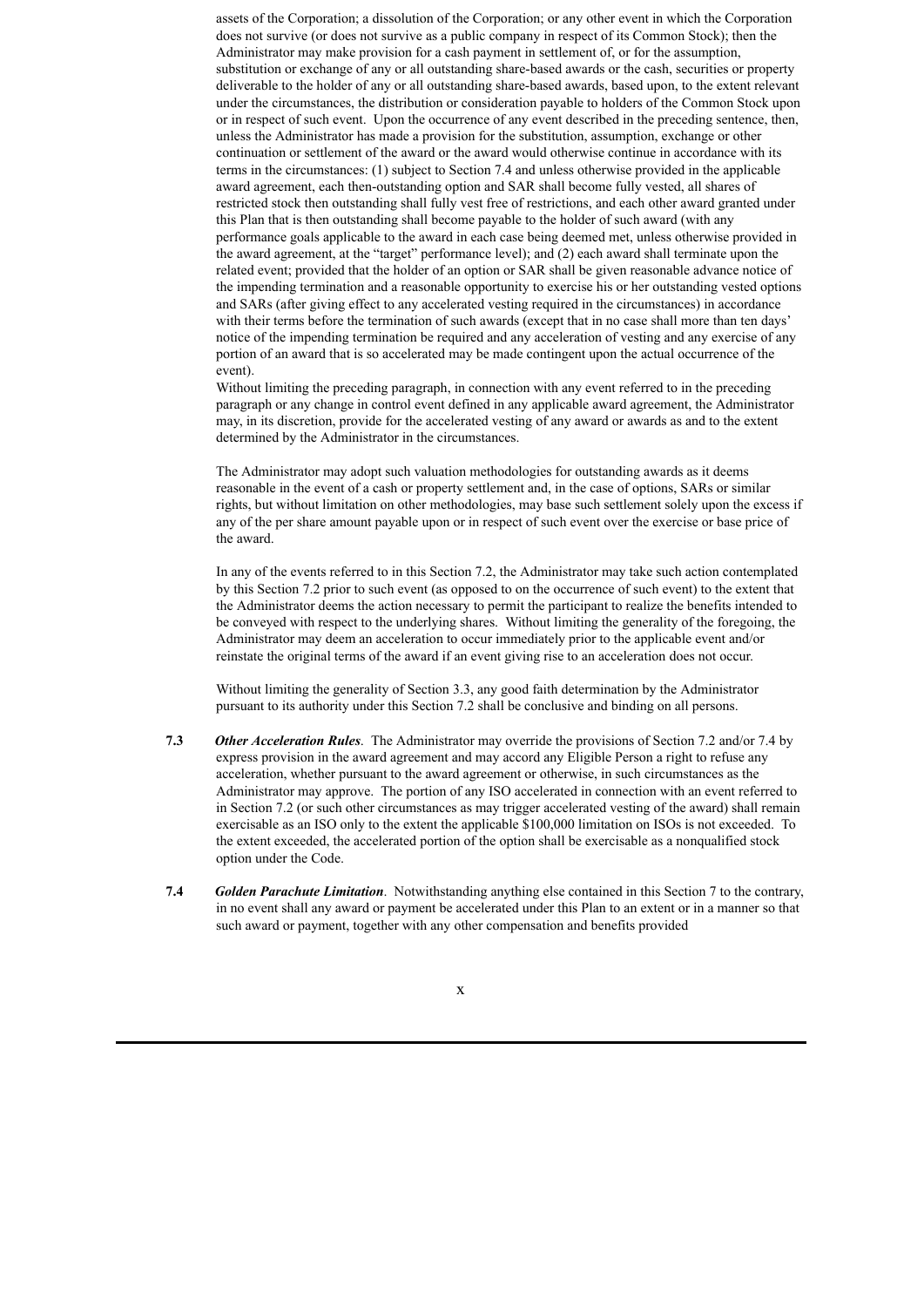to, or for the benefit of, the participant under any other plan or agreement of the Corporation or any of its Subsidiaries, would not be fully deductible by the Corporation or one of its Subsidiaries for federal income tax purposes because of Section 280G of the Code. If a participant would be entitled to benefits or payments hereunder and under any other plan or program that would constitute "parachute payments" as defined in Section 280G of the Code, then the participant may by written notice to the Corporation designate the order in which such parachute payments will be reduced or modified so that the Corporation or one of its Subsidiaries is not denied federal income tax deductions for any "parachute payments" because of Section 280G of the Code.

# **8. OTHER PROVISIONS**

- **8.1** *Compliance with Laws*. This Plan, the granting and vesting of awards under this Plan, the offer, issuance and delivery of shares of Common Stock, and/or the payment of money under this Plan or under awards are subject to compliance with all applicable federal and state laws, rules and regulations (including but not limited to state and federal securities law and federal margin requirements) and to such approvals by any listing, regulatory or governmental authority as may, in the opinion of counsel for the Corporation, be necessary or advisable in connection therewith. The person acquiring any securities under this Plan will, if requested by the Corporation or one of its Subsidiaries, provide such assurances and representations to the Corporation or one of its Subsidiaries as the Administrator may deem necessary or desirable to assure compliance with all applicable legal and accounting requirements.
- **8.2** *No Rights to Award*. No person shall have any claim or rights to be granted an award (or additional awards, as the case may be) under this Plan, subject to any express contractual rights (set forth in a document other than this Plan) to the contrary.
- **8.3** *No Employment/Service Contract*. Nothing contained in this Plan (or in any other documents under this Plan or in any award) shall confer upon any Eligible Person or other participant any right to continue in the employ or other service of the Corporation or one of its Subsidiaries, constitute any contract or agreement of employment or other service or affect an employee's status as an employee at will, nor shall interfere in any way with the right of the Corporation or one of its Subsidiaries to change a person's compensation or other benefits, or to terminate his or her employment or other service, with or without cause. Nothing in this Section 8.3, however, is intended to adversely affect any express independent right of such person under a separate employment or service contract other than an award agreement.
- **8.4** *Plan Not Funded*. Awards payable under this Plan shall be payable in shares or from the general assets of the Corporation, and no special or separate reserve, fund or deposit shall be made to assure payment of such awards. No participant, beneficiary or other person shall have any right, title or interest in any fund or in any specific asset (including shares of Common Stock, except as expressly otherwise provided) of the Corporation or one of its Subsidiaries by reason of any award hereunder. Neither the provisions of this Plan (or of any related documents), nor the creation or adoption of this Plan, nor any action taken pursuant to the provisions of this Plan shall create, or be construed to create, a trust of any kind or a fiduciary relationship between the Corporation or one of its Subsidiaries and any participant, beneficiary or other person. To the extent that a participant, beneficiary or other person acquires a right to receive payment pursuant to any award hereunder, such right shall be no greater than the right of any unsecured general creditor of the Corporation.
- **8.5** *Tax Withholding*. Upon any exercise, vesting, or payment of any award or upon the disposition of shares of Common Stock acquired pursuant to the exercise of an ISO prior to satisfaction of the holding period requirements of Section 422 of the Code or upon any other tax withholding event, the Corporation or one of its Subsidiaries shall have the right at its option to:
	- (a) require the participant (or the participant's personal representative or beneficiary, as the case may be) to pay or provide for payment of at least the minimum amount of any taxes which

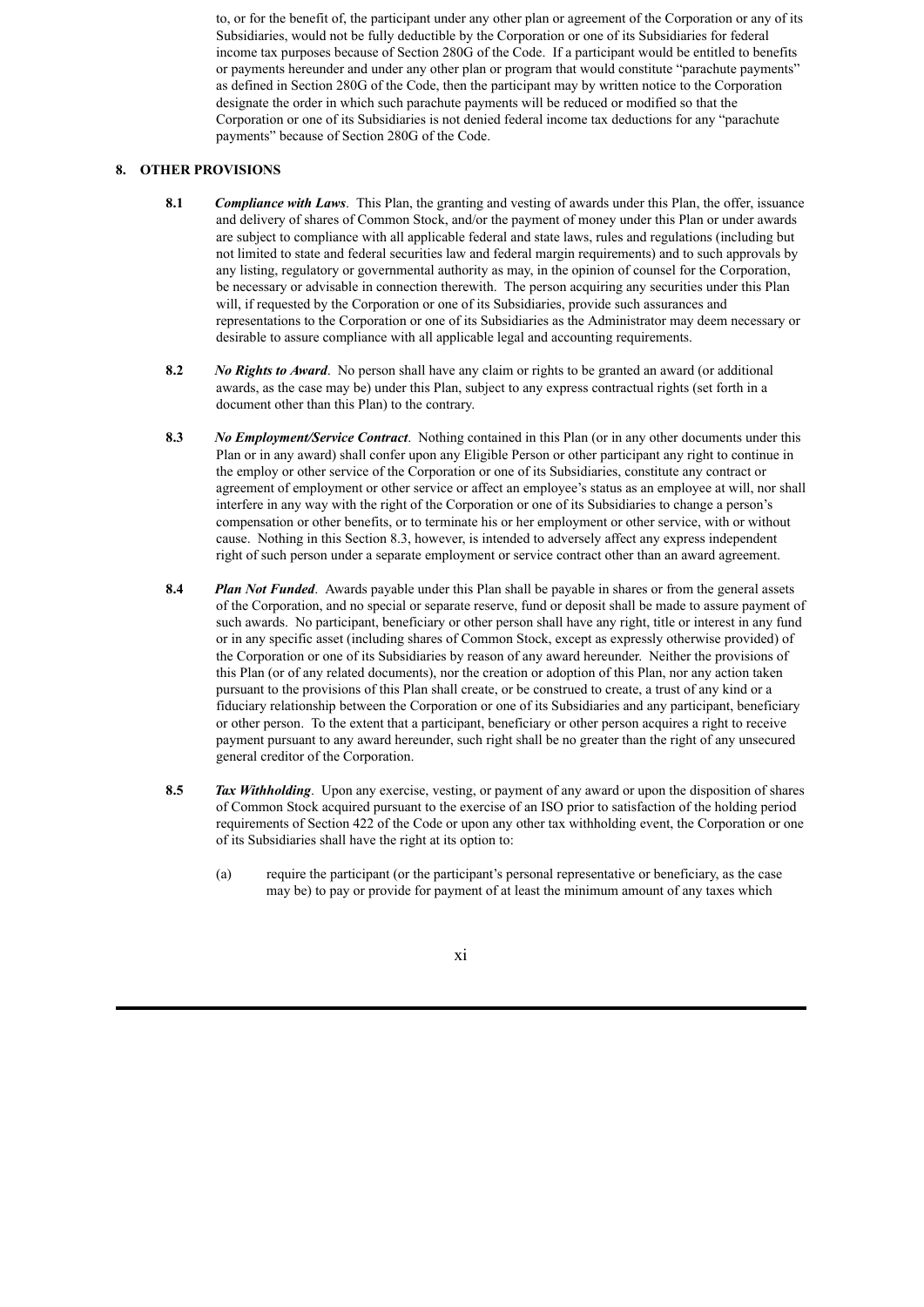the Corporation or one of its Subsidiaries may be required to withhold with respect to such award event or payment; or

(b) deduct from any amount otherwise payable in cash to the participant (or the participant's personal representative or beneficiary, as the case may be) the minimum amount of any taxes which the Corporation or one of its Subsidiaries may be required to withhold with respect to such cash payment.

In any case where a tax is required to be withheld in connection with the delivery of shares of Common Stock under this Plan, the Administrator may in its sole discretion (subject to Section 8.1) require or grant (either at the time of the award or thereafter) to the participant the right to elect, pursuant to such rules and subject to such conditions as the Administrator may establish, that the Corporation reduce the number of shares to be delivered by (or otherwise reacquire) the appropriate number of shares, valued in a consistent manner at their fair market value or at the sales price in accordance with authorized procedures for cashless exercises, necessary to satisfy any applicable withholding obligation on exercise, vesting or payment.

#### **8.6** *Ef ective Date, Termination and Suspension, Amendments*.

**8.6.1** *Effective Date*. This Plan was originally effective as of June 9, 2008, the Stockholder Approval Date (the "**Effective Date**"). This amended version of the Plan is effective as of April 18, 2022, the date this amended version of the Plan was approved by the Board (the "**Amendment Date**"). This Plan shall be submitted for and subject to shareholder approval no later than twelve months after the Amendment Date. Unless earlier terminated by the Board and subject to any extension that may be approved by the shareholders, this Plan shall terminate at the close of business on the day before the tenth anniversary of Amendment Date. After the termination of this Plan either upon such stated expiration date or its earlier termination by the Board, no additional awards may be granted under this Plan, but previously granted awards (and the authority of the Administrator with respect thereto, including the authority to amend such awards) shall remain outstanding in accordance with their applicable terms and conditions and the terms and conditions of this Plan.

**8.6.2** *Board Authorization*. The Board may, at any time, terminate or, from time to time, amend, modify or suspend this Plan, in whole or in part. No awards may be granted during any period that the Board suspends this Plan.

**8.6.3** *Stockholder Approval*. To the extent then required by applicable law or any applicable listing agency or required under Sections 422 or 424 of the Code to preserve the intended tax consequences of this Plan, or deemed necessary or advisable by the Board, any amendment to this Plan shall be subject to stockholder approval.

**8.6.4** *Amendments to Awards*. Without limiting any other express authority of the Administrator under (but subject to) the express limits of this Plan, the Administrator by agreement or resolution may waive conditions of or limitations on awards to participants that the Administrator in the prior exercise of its discretion has imposed, without the consent of a participant, and (subject to the requirements of Sections 3.2 and 8.6.5) may make other changes to the terms and conditions of awards. Any amendment or other action that would constitute a repricing of an award is subject to the no repricing provision set forth in Section 3.2(g).

**8.6.5** *Limitations on Amendments to Plan and Awards*. No amendment, suspension or termination of this Plan or amendment of any outstanding award agreement shall, without written consent of the participant, affect in any manner materially adverse to the participant any rights or benefits of the participant or obligations of the Corporation under any award granted under this Plan prior to the effective date of such change. Changes, settlements and other actions contemplated by Section 7 shall not be deemed to constitute changes or amendments for purposes of this Section 8.6.

xii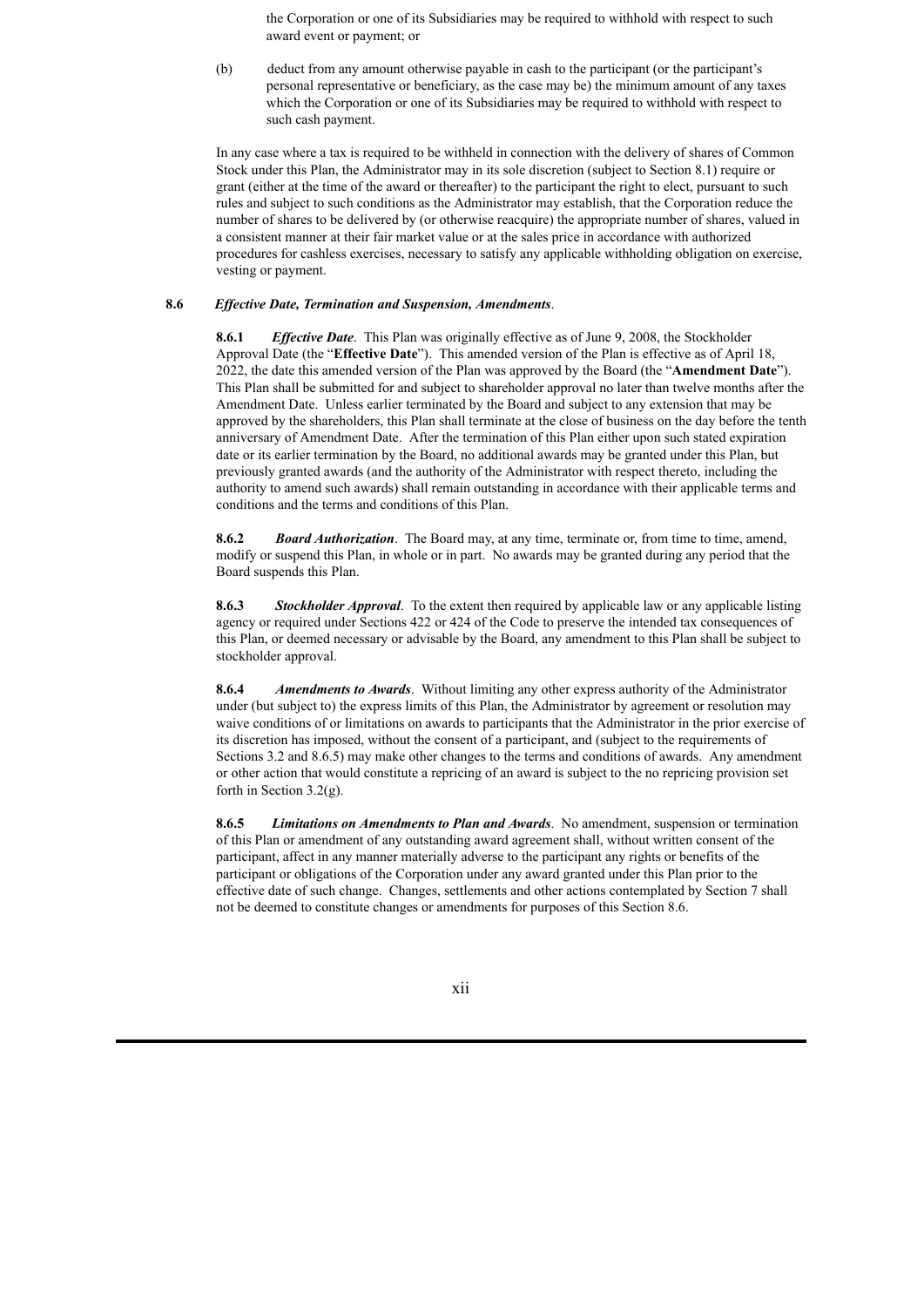**8.7** *Privileges of Stock Ownership*. Except as otherwise expressly authorized by the Administrator, a participant shall not be entitled to any privilege of stock ownership as to any shares of Common Stock not actually delivered to and held of record by the participant. Except as expressly required by Section 7.1 or otherwise expressly provided by the Administrator, no adjustment will be made for dividends or other rights as a stockholder for which a record date is prior to such date of delivery.

## **8.8** *Governing Law; Construction; Severability*.

**8.8.1** *Choice of Law*. This Plan, the awards, all documents evidencing awards and all other related documents shall be governed by, and construed in accordance with the laws of the State of Delaware.

**8.8.2** *Severability*. If a court of competent jurisdiction holds any provision invalid and unenforceable, the remaining provisions of this Plan shall continue in effect.

# **8.8.3** *Plan Construction*.

It is the intent of the Corporation that the awards and transactions permitted by awards be interpreted in a manner that, in the case of participants who are or may be subject to Section 16 of the Exchange Act, qualify, to the maximum extent compatible with the express terms of the award, for exemption from matching liability under Rule 16b-3 promulgated under the Exchange Act. Notwithstanding the foregoing, the Corporation shall have no liability to any participant for Section 16 consequences of awards or events under awards if an award or event does not so qualify.

- **8.9** *Captions*. Captions and headings are given to the sections and subsections of this Plan solely as a convenience to facilitate reference. Such headings shall not be deemed in any way material or relevant to the construction or interpretation of this Plan or any provision thereof.
- **8.10** *Stock-Based Awards in Substitution for Stock Options or Awards Granted by Other Corporation*. Awards may be granted to Eligible Persons in substitution for or in connection with an assumption of employee stock options, SARs, restricted stock or other stock-based awards granted by other entities to persons who are or who will become Eligible Persons in respect of the Corporation or one of its Subsidiaries, in connection with a distribution, merger or other reorganization by or with the granting entity or an affiliated entity, or the acquisition by the Corporation or one of its Subsidiaries, directly or indirectly, of all or a substantial part of the stock or assets of the employing entity. The awards so granted need not comply with other specific terms of this Plan, provided the awards reflect adjustments giving effect to the assumption or substitution consistent with the conversion applicable to the Common Stock in the transaction and any change in the issuer of the security. Any shares that are delivered and any awards that are granted by, or become obligations of, the Corporation, as a result of the assumption by the Corporation of, or in substitution for, outstanding awards previously granted by an acquired company (or previously granted by a predecessor employer (or direct or indirect parent thereof) in the case of persons that become employed by the Corporation or one of its Subsidiaries in connection with a business or asset acquisition or similar transaction) shall not be counted against the Share Limit or other limits on the number of shares available for issuance under this Plan.
- **8.11** *Non-Exclusivity of Plan*. Nothing in this Plan shall limit or be deemed to limit the authority of the Board or the Administrator to grant awards or authorize any other compensation, with or without reference to the Common Stock, under any other plan or authority.
- **8.12** *No Corporate Action Restriction*. The existence of this Plan, the award agreements and the awards granted hereunder shall not limit, affect or restrict in any way the right or power of the Board or the stockholders of the Corporation to make or authorize: (a) any adjustment, recapitalization, reorganization or other change in the capital structure or business of the Corporation or any Subsidiary, (b) any merger, amalgamation, consolidation or change in the ownership of the